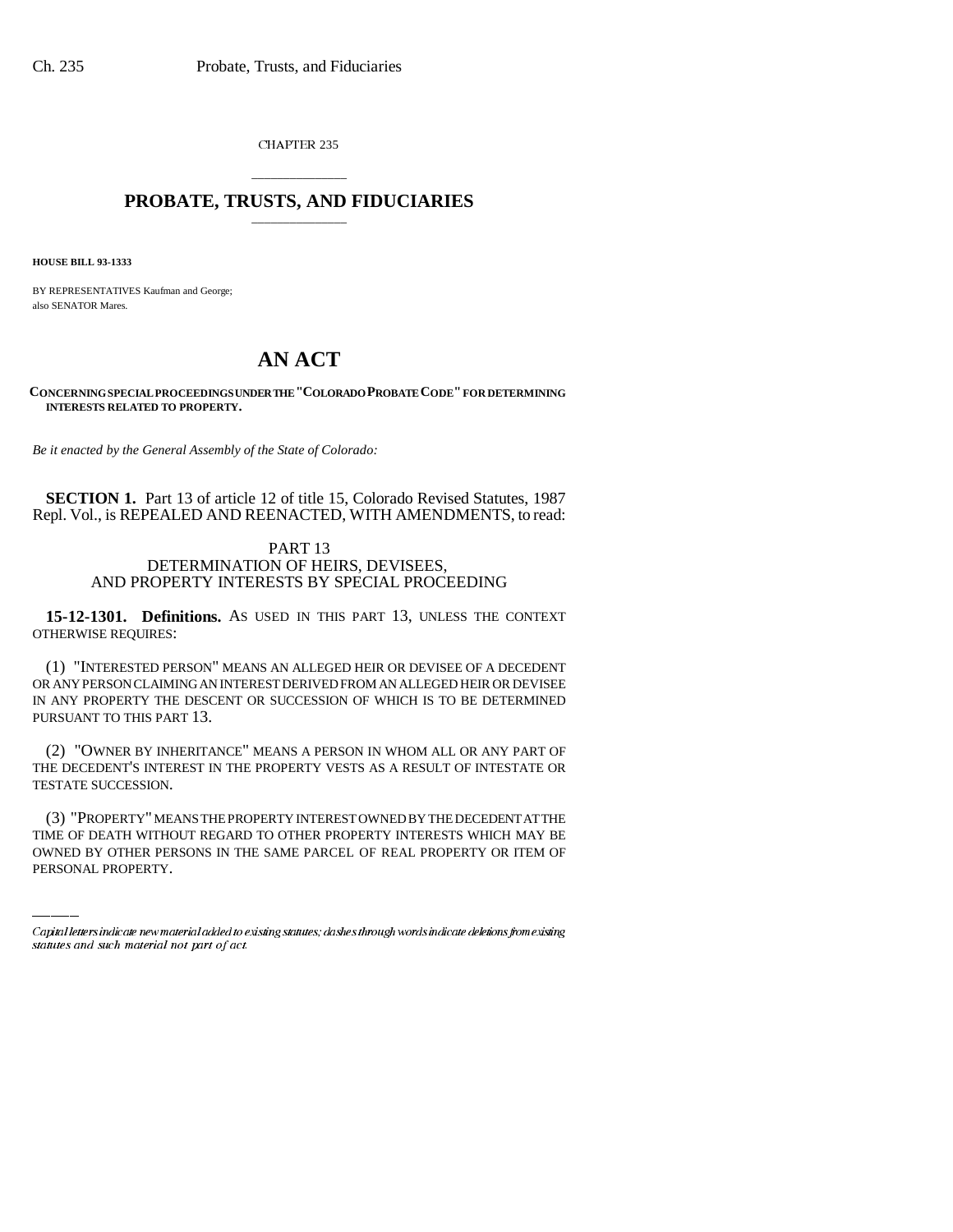**15-12-1302. Petition to determine heirship - devisees - interests in property.** (1) WHEN ANY PERSON DIES LEAVING AN INTEREST IN REAL PROPERTY IN THIS STATE, OR DIES DOMICILED IN THIS STATE LEAVING AN INTEREST IN PERSONAL PROPERTY WHEREVER LOCATED, ANY INTERESTED PERSON MAY PETITION THE COURT HAVING JURISDICTION OVER PROBATE MATTERS IN AND FOR THE COUNTY IN WHICH THE DECEDENT WAS DOMICILED OR RESIDED AT THE TIME OF DEATH, OR THE COUNTY IN WHICH THE PROPERTY OR SOME PORTION THEREOF IS SITUATED, TO DETERMINE THE HEIRS OF THE DECEDENT AND THE DESCENT OF ALL OR ANY PORTION OF INTESTATE PROPERTY, OR TO DETERMINE THE DEVISEES OF THE DECEDENT UNDER A WILL PREVIOUSLY ADMITTED TO PROBATE IN THIS OR ANY OTHER STATE AND THE SUCCESSION OF TESTATE PROPERTY.

(2) THE PETITION SHALL BE IN WRITING, SIGNED, AND VERIFIED AND SHALL INCLUDE THE FOLLOWING:

(a) A STATEMENT THAT ONE YEAR HAS PASSED SINCE THE DATE OF DEATH OF THE DECEDENT;

(b) A STATEMENT THAT ADMINISTRATION OF THE DECEDENT'S ESTATE HAS NOT BEEN GRANTED IN THIS STATE, OR IF ADMINISTRATION HAS BEEN GRANTED IN THIS STATE THE ESTATE HAS BEEN SETTLED WITHOUT DETERMINATION OF THE DESCENT OR SUCCESSION OF ALL OR A PORTION OF THE DECEDENT'S PROPERTY;

A STATEMENT CONTAINING THE NAME, AGE, AND DISABILITY OF ANY INTERESTED PERSON WHO IS KNOWN TO THE PETITIONER TO BE A MINOR OR UNDER LEGAL DISABILITY;

(d) A STATEMENT OF THE TIME AND PLACE OF DEATH OF THE DECEDENT;

(e) A STATEMENT OF THE LAST PLACE OF DOMICILE OR RESIDENCE OF THE DECEDENT;

(f) A STATEMENT OF WHETHER THE DECEDENT DIED INTESTATE OR TESTATE AND, IF TESTATE, THE NAME OF THE COURT WHICH ADMITTED THE DECEDENT'S WILL TO PROBATE AND A CERTIFIED COPY OF THE WILL AND THE ORDER ADMITTING THE WILL TO PROBATE;

(g) THE NAMES, ADDRESSES, AND RELATIONSHIP OF ALL INTERESTED PERSONS, OWNERS BY INHERITANCE, AND ALL THE HEIRS AND DEVISEES ENTITLED TO ANY PART OF THE PROPERTY;

(h) A DESCRIPTION OF THE DECEDENT'S INTEREST IN THE PROPERTY THE DESCENT OR SUCCESSION OF WHICH IS TO BE DETERMINED THROUGH THE PETITION; AND

(i) THE NAME AND ADDRESS OF THE PETITIONER AND A STATEMENT OF THE PETITIONER'S INTEREST IN THE PROPERTY.

(3) THE PETITION MAY INCLUDE MORE THAN ONE DECEDENT IF RELATED BY SUCCESSIVE INTERESTS IN THE PROPERTY.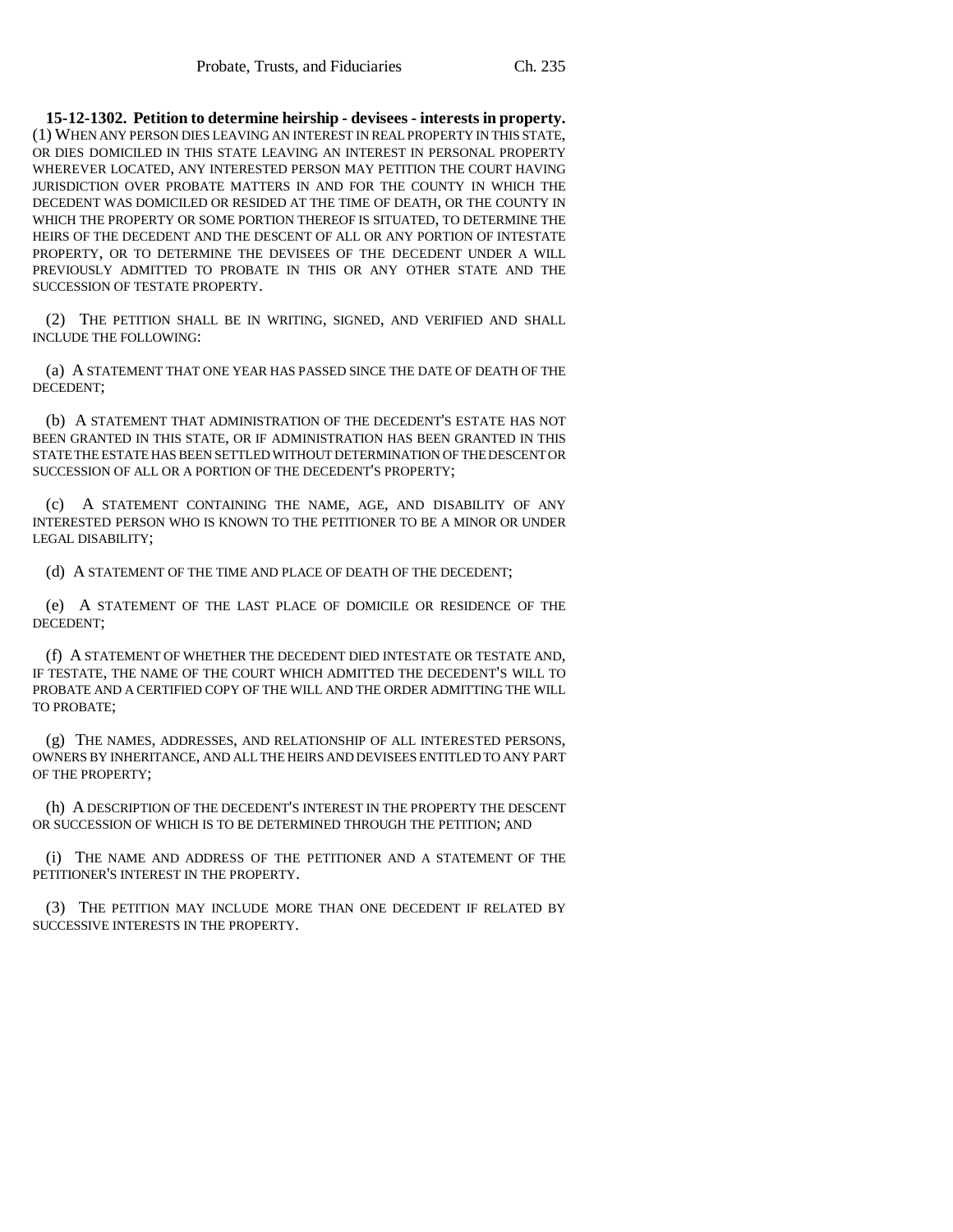(4) UPON FILING OF THE PETITION, THE COURT SHALL SET A TIME AND DATE FOR HEARING THE PETITION.

**15-12-1303. Hearing - notice - service.** (1) THE PETITIONER SHALL PREPARE A NOTICE OF THE FILING OF THE PETITION WHICH NOTICE SHALL INCLUDE THE NAME OF THE DECEDENT, A DESCRIPTION OF THE PROPERTY SET FORTH IN THE PETITION, THE NAME OF EACH INTERESTED PERSON, AND THE NAME OF EACH OWNER BY INHERITANCE. THE NOTICE MAY BE SERVED BY PERSONAL SERVICE OR BY MAILING A COPY THEREOF, POSTAGE PREPAID, ADDRESSED TO THE PERSON AT THE ADDRESS GIVEN AND SHALL BE DIRECTED TO THE INTERESTED PERSONS AND OWNERS BY INHERITANCE SET FORTH IN THE PETITION. THE NOTICE SHALL DIRECT ALL INTERESTED PERSONS AND OWNERS BY INHERITANCE TO APPEAR AND ANSWER THE PETITION WITHIN TWENTY DAYS AFTER SERVICE OF THE NOTICE IF PERSONAL SERVICE OCCURS WITHIN THE STATE OF COLORADO OR THIRTY DAYS AFTER SERVICE IF PERSONAL SERVICE OCCURS OUTSIDE THE STATE OF COLORADO OR SERVICE IS HAD BY MAIL OR BY PUBLICATION. THE NOTICE SHALL FURTHER PROVIDE THAT ALL OBJECTIONS TO THE PETITION MUST BE FILED IN WRITING WITH THE COURT AND THE FILING FEE PAID WITHIN THE TIME REQUIRED FOR ANSWERING THE PETITION AND THAT THE HEARING SHALL BE LIMITED TO THE OBJECTIONS TIMELY FILED AND THE PARTIES ANSWERING THE PETITION IN A TIMELY MANNER. THE NOTICE SHALL SET FORTH THE TIME AND PLACE OF THE HEARING ON THE PETITION.

(2) THE NOTICE SHALL BE PUBLISHED ONCE A WEEK FOR THREE CONSECUTIVE WEEKS, AS DEFINED IN SECTION 15-10-401 (4), IN A NEWSPAPER OF GENERAL CIRCULATION IN THE COUNTY WHERE THE PROCEEDING IS FILED, OR IF THERE IS NO SUCH NEWSPAPER IN SUCH COUNTY, THEN IN SOME NEWSPAPER OF GENERAL CIRCULATION IN AN ADJOINING COLORADO COUNTY. SERVICE BY PUBLICATION SHALL BE COMPLETE ON THE LAST DAY OF PUBLICATION. PRIOR TO THE HEARING THE PETITIONER SHALL FILE WITH THE COURT THE PUBLISHER'S AFFIDAVIT OF PUBLICATION STATING THE DATES OF PUBLICATION. THE PETITION ITSELF NEED NOT BE PUBLISHED.

(3) THE NOTICE, IN ADDITION TO PUBLICATION, SHALL BE SERVED ON EACH PERSON NAMED IN THE PETITION WHOSE ADDRESS IS SHOWN ON THE PETITION AND WHO DOES NOT JOIN IN THE PETITION, OR DOES NOT CONSENT TO THE GRANTING OF THE PETITION OR ENTER A PERSONAL APPEARANCE, OR DOES NOT ADMIT, ACCEPT, OR WAIVE SERVICE. IF SERVICE IS BY PERSONAL SERVICE WITHIN THE STATE, SERVICE MUST BE COMPLETED AT LEAST TWENTY DAYS PRIOR TO THE HEARING. IF SERVICE IS BY PERSONAL SERVICE OUTSIDE THE STATE OR BY MAIL WITHIN OR OUTSIDE THE STATE OR BY PUBLICATION, SERVICE MUST BE COMPLETED AT LEAST THIRTY DAYS PRIOR TO THE HEARING. THE PETITIONER SHALL FILE A RETURN OF SERVICE OR SHALL MAKE AND FILE A CERTIFICATE OF MAILING, STATING THE NAME OF THE PERSON TO WHOM THE COPY WAS MAILED AND THE ADDRESS TO WHICH MAILED, THAT IT WAS MAILED, POSTAGE PREPAID, AND THE DATE OF MAILING. A COPY OF THE PETITION SHALL BE SERVED WITH THE NOTICE.

**15-12-1304. Appearance.** ANY INTERESTED PERSON OR OWNER BY INHERITANCE MAY APPEAR AND ANSWER SUCH PETITION AND ESTABLISH ANY PROPER DEFENSE TO THE PETITION OR ANY PART THEREOF, OR ASSERT OR PROTECT ANY INTEREST THE PERSON MAY CLAIM, AT ANY TIME WITHIN THE TIME FOR FILING AN ANSWER AS SET FORTH IN THE NOTICE. AFTER THE EXPIRATION OF THE TIME PERIODS ALLOWED FOR APPEARANCE AND ANSWER, THE COURT SHALL PROCEED WITH THE HEARING ON THE PETITION. ANY PERSON WHO OBJECTS TO THE RELIEF PRAYED FOR IN THE PETITION